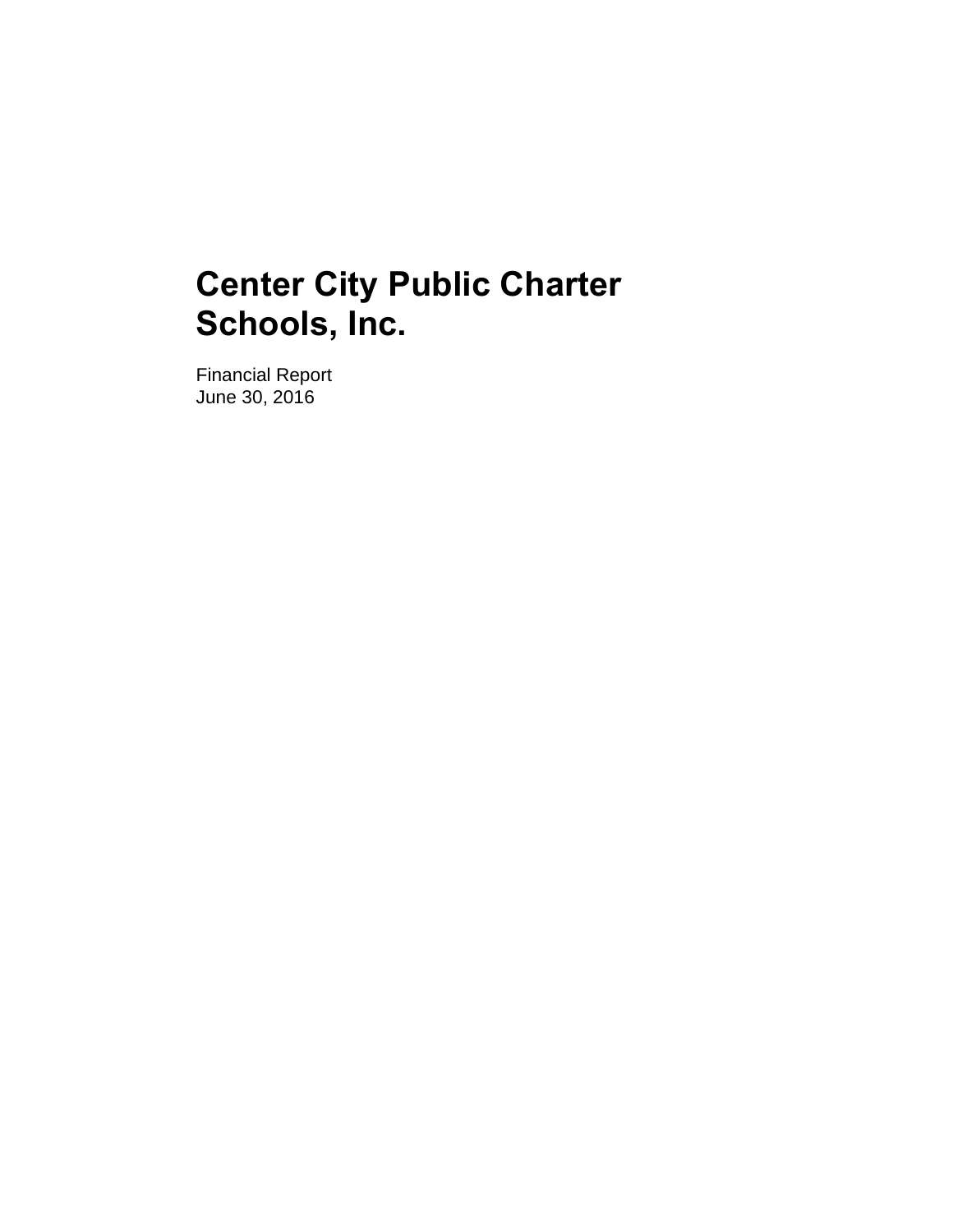# **Contents**

| Independent auditor's report                                  | $1 - 2$  |
|---------------------------------------------------------------|----------|
| <b>Financial statements</b>                                   |          |
| <b>Balance sheets</b>                                         | 3        |
| Statements of activities                                      | 4        |
| Statements of cash flows                                      | 5        |
| Notes to financial statements                                 | $6 - 10$ |
| Independent auditor's report on the supplementary information | 11       |
| Supplementary information                                     |          |
| Schedule of functional expenses                               | 12       |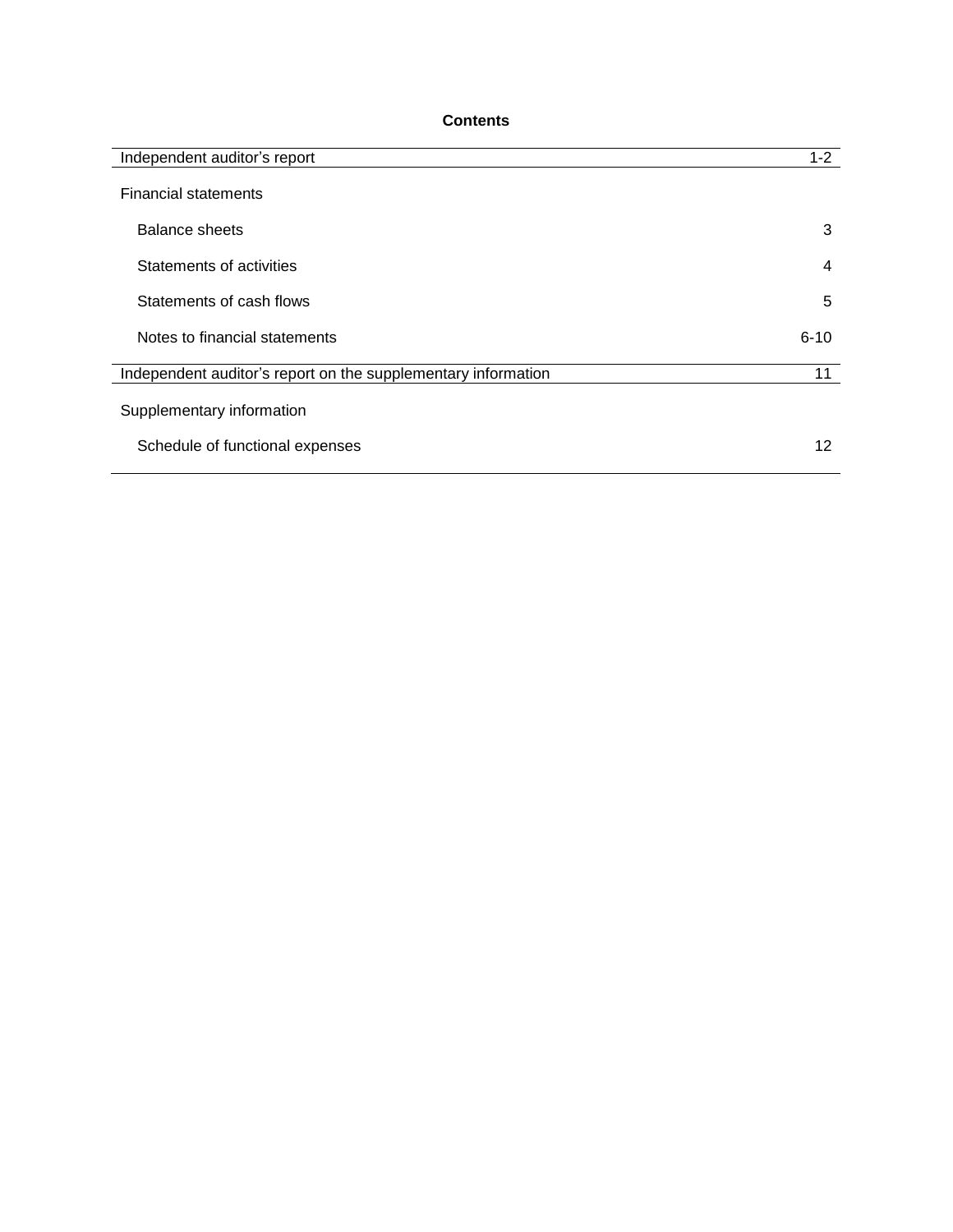

**RSM US LLP** 

#### **Independent Auditor's Report**

To the Board of Directors Center City Public Charter Schools, Inc. Washington, D.C.

#### **Report on the Financial Statements**

We have audited the accompanying financial statements of Center City Public Charter Schools, Inc. (the School), which comprise the balance sheets as of June 30, 2016 and 2015, and the related statements of activities and cash flows for the years then ended, and the related notes to the financial statements.

#### **Management's Responsibility for the Financial Statements**

Management is responsible for the preparation and fair presentation of these financial statements in accordance with accounting principles generally accepted in the United States of America; this includes the design, implementation and maintenance of internal control relevant to the preparation and fair presentation of financial statements that are free from material misstatement, whether due to fraud or error.

#### **Auditor's Responsibility**

Our responsibility is to express an opinion on these financial statements based on our audits. We conducted our audits in accordance with auditing standards generally accepted in the United States of America and the standards applicable to financial audits contained in *Government Auditing Standards*, issued by the Comptroller General of the United States. Those standards require that we plan and perform the audit to obtain reasonable assurance about whether the financial statements are free from material misstatement.

An audit involves performing procedures to obtain audit evidence about the amounts and disclosures in the financial statements. The procedures selected depend on the auditor's judgment, including the assessment of the risks of material misstatement of the financial statements, whether due to fraud or error. In making those risk assessments, the auditor considers internal control relevant to the entity's preparation and fair presentation of the financial statements in order to design audit procedures that are appropriate in the circumstances, but not for the purpose of expressing an opinion on the effectiveness of the entity's internal control. Accordingly, we express no such opinion. An audit also includes evaluating the appropriateness of accounting policies used and the reasonableness of significant accounting estimates made by management, as well as evaluating the overall presentation of the financial statements.

We believe that the audit evidence we have obtained is sufficient and appropriate to provide a basis for our audit opinion.

#### **Opinion**

In our opinion, the financial statements referred to above present fairly, in all material respects, the financial position of the School as of June 30, 2016 and 2015, and the changes in its net assets and its cash flows for the years then ended in accordance with accounting principles generally accepted in the United States of America.

THE POWER OF BEING UNDERSTOOD AUDIT | TAX | CONSULTING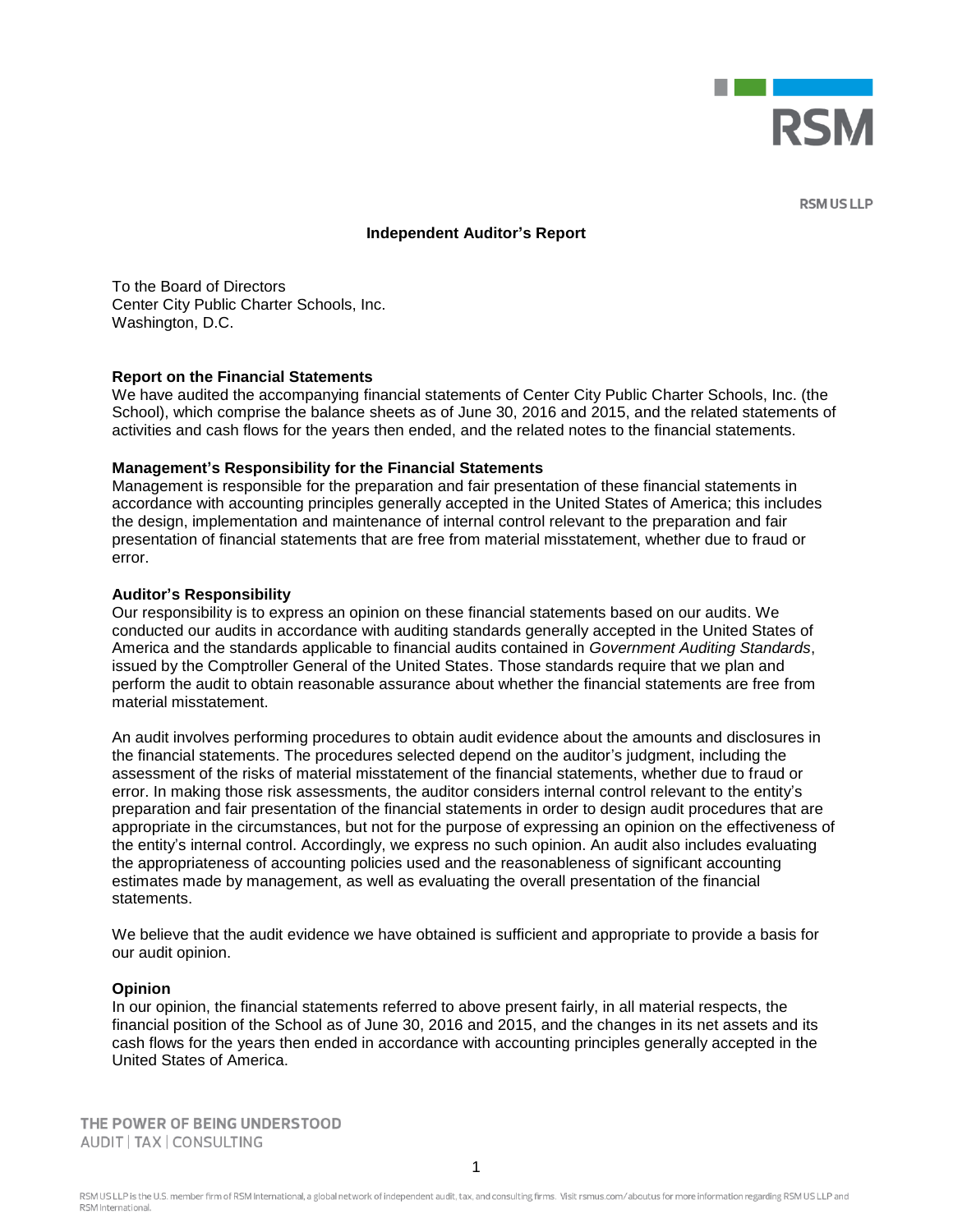### **Other Reporting Required by** *Government Auditing Standards*

In accordance with *Government Auditing Standards*, we have also issued our reports, dated November 18, 2016, and November 19, 2015, on our consideration of the School's internal control over financial reporting and on our tests of their compliance with certain provisions of laws, regulations, contracts and grant agreements and other matters. The purpose of those reports is to describe the scope of our testing of internal controls over financial reporting and compliance and the results of that testing and not to provide an opinion on the internal controls over financial reporting or on compliance. Those reports are an integral part of an audit performed in accordance with *Government Auditing Standards* in considering the School's internal control over financial reporting and compliance.

RSM US LLP

Washington, D.C. November 18, 2016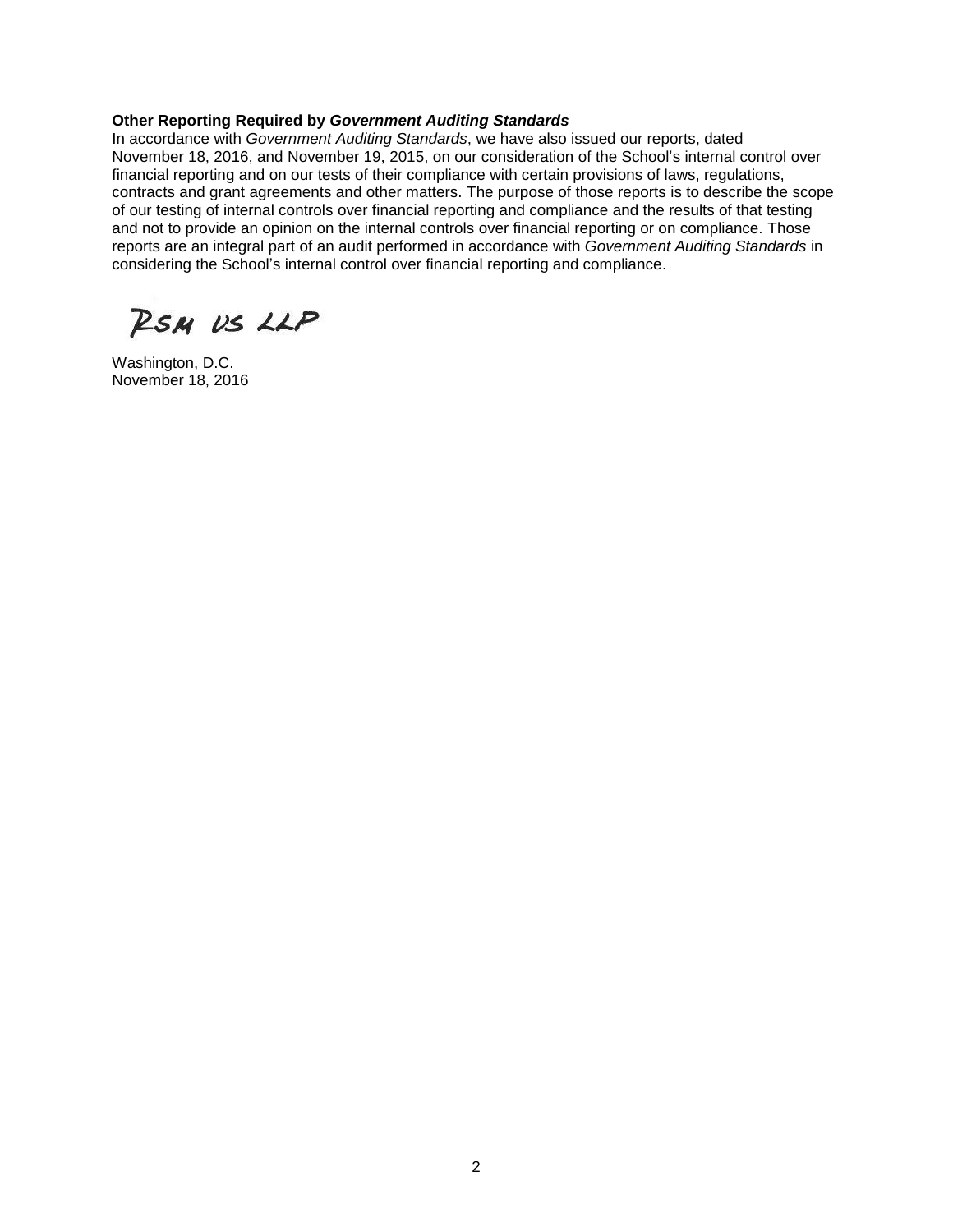# **Balance Sheets June 30, 2016 and 2015**

|                                                  | 2016             | 2015            |
|--------------------------------------------------|------------------|-----------------|
| <b>Assets</b>                                    |                  |                 |
| Current assets:                                  |                  |                 |
| Cash                                             | \$<br>7,471,634  | \$<br>4,955,995 |
| Receivables                                      | 547,074          | 608,154         |
| Prepaid expenses and other assets                | 701,687          | 357,971         |
| <b>Total current assets</b>                      | 8,720,395        | 5,922,120       |
| Property and equipment, net (Note 2)             | 1,818,793        | 2,046,664       |
| <b>Total assets</b>                              | \$<br>10,539,188 | \$<br>7,968,784 |
| <b>Liabilities and Net Assets</b>                |                  |                 |
| <b>Current liabilities:</b>                      |                  |                 |
| Accounts payable and accrued expenses            | \$<br>286,186    | \$<br>396,347   |
| Accrued payroll and benefits                     | 1,411,979        | 1,439,648       |
| Deferred revenue                                 | 5,149            |                 |
| Deferred rent                                    | 72,420           | 991             |
| <b>Total current liabilities</b>                 | 1,775,734        | 1,836,986       |
| Long-term liabilities:                           |                  |                 |
| Deferred rent, net of current portion            | 166,907          | 237,345         |
| <b>Total liabilities</b>                         | 1,942,641        | 2,074,331       |
| Commitments and contingencies (Notes 3, 4 and 6) |                  |                 |
| Net assets:                                      |                  |                 |
| Unrestricted                                     | 8,596,547        | 5,894,453       |
|                                                  | 8,596,547        | 5,894,453       |
|                                                  | 10,539,188       | \$<br>7,968,784 |
|                                                  |                  |                 |

See notes to financial statements.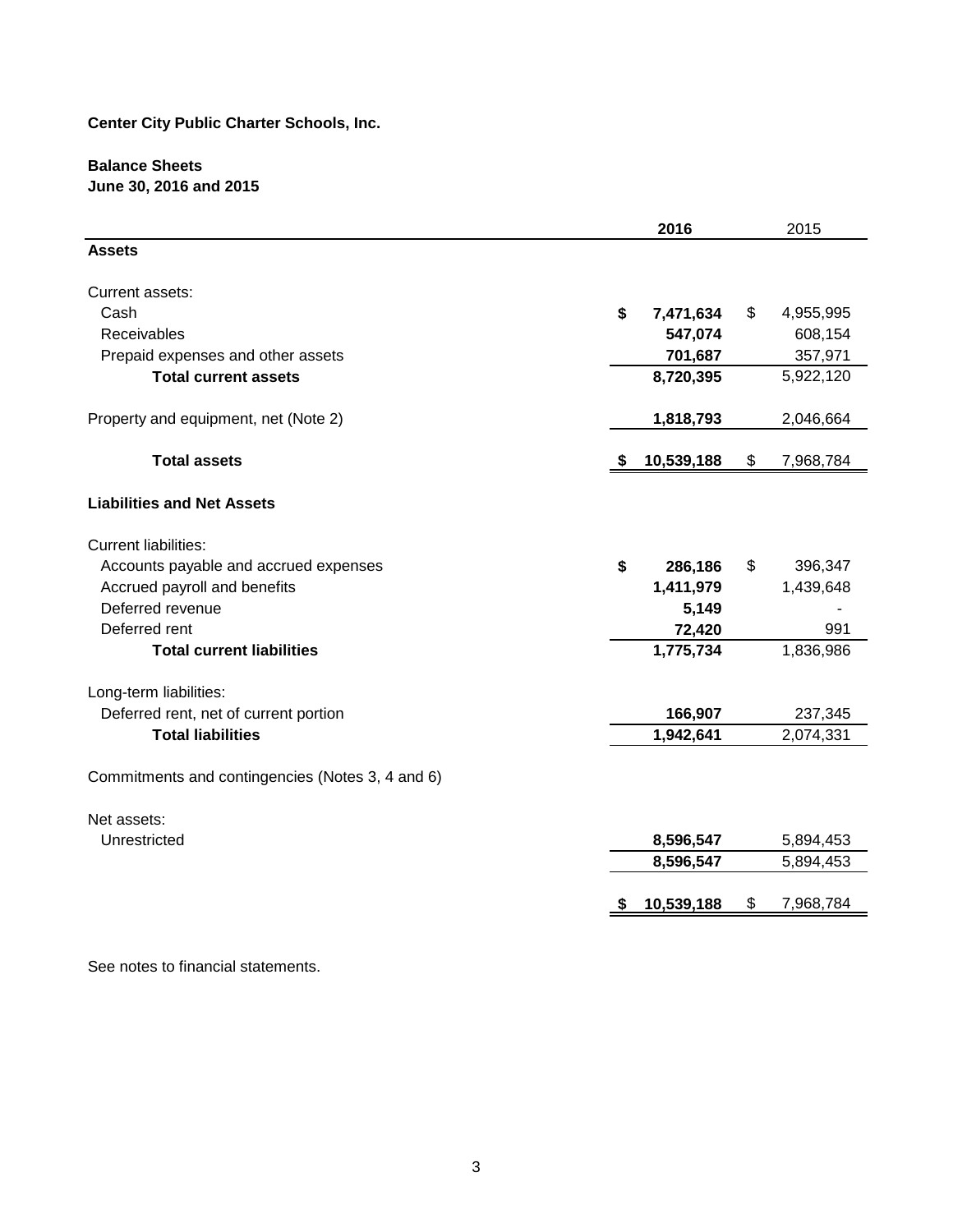# **Statements of Activities Years Ended June 30, 2016 and 2015**

|                                  | 2016             | 2015             |
|----------------------------------|------------------|------------------|
| Revenue and support (Note 5):    |                  |                  |
| Per-pupil allocations            | \$<br>18,723,396 | \$<br>20,405,168 |
| <b>Facilities fees</b>           | 4,492,312        | 4,555,777        |
| Federal grants and entitlements  | 2,630,846        | 2,726,045        |
| Meals and activities fees        | 316,411          | 281,522          |
| Contributions                    | 78,173           | 135,706          |
| Other grants and awards          | 626,787          | 213,938          |
| Other Income                     | 500              |                  |
| <b>Total revenue and support</b> | 26,868,425       | 28,318,156       |
| Expenses:                        |                  |                  |
| <b>Educational programs</b>      | 20,777,721       | 20,999,600       |
| Supporting services:             |                  |                  |
| General and administrative       | 3,377,741        | 3,118,472        |
| Fundraising                      | 10,869           | 10,867           |
| <b>Total expenses</b>            | 24,166,331       | 24,128,939       |
| Change in net assets             | 2,702,094        | 4,189,217        |
| Net assets:                      |                  |                  |
| Beginning                        | 5,894,453        | 1,705,236        |
| Ending                           | 8,596,547        | \$<br>5,894,453  |

See notes to financial statements.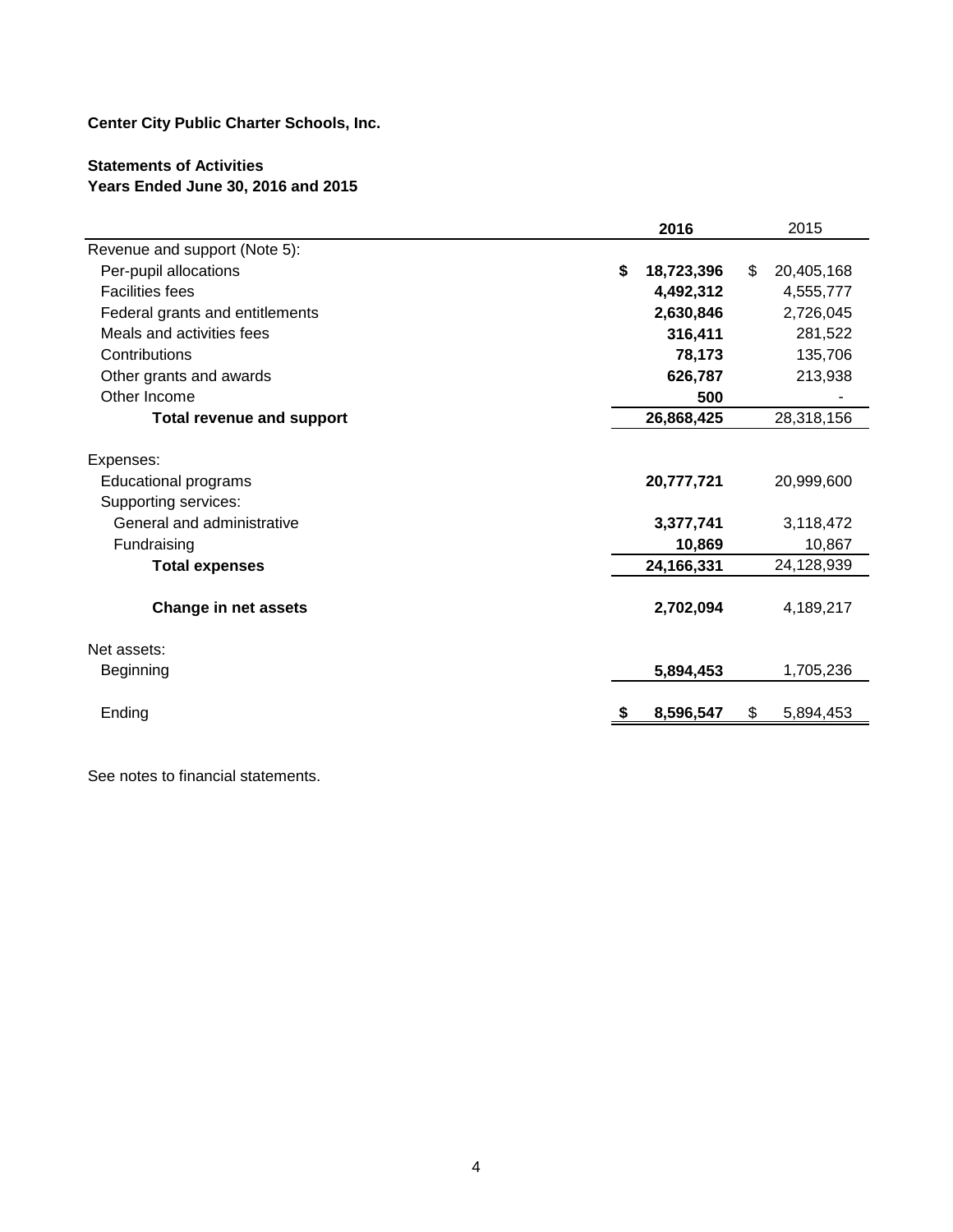# **Statements of Cash Flows Years Ended June 30, 2016 and 2015**

|                                                           | 2016            | 2015            |
|-----------------------------------------------------------|-----------------|-----------------|
| Cash flows from operating activities:                     |                 |                 |
| Change in net assets                                      | \$<br>2,702,094 | \$<br>4,189,217 |
| Adjustments to reconcile change in net assets to net cash |                 |                 |
| provided by operating activities:                         |                 |                 |
| Depreciation                                              | 544,903         | 538,406         |
| Deferred rent                                             | 991             | 72,250          |
| Changes in assets and liabilities:                        |                 |                 |
| (Increase) decrease in:                                   |                 |                 |
| Receivables                                               | 61,080          | 165,764         |
| Prepaid expenses and other assets                         | (343,716)       | 140,646         |
| (Increase) decrease in:                                   |                 |                 |
| Accounts payable and accrued expenses                     | (110, 161)      | 51,871          |
| Accrued payroll and benefits                              | (27, 669)       | 199,409         |
| Deferred revenue                                          | 5,149           | (625, 903)      |
| Net cash provided by operating activities                 | 2,832,671       | 4,731,660       |
| Cash flows from investing activities:                     |                 |                 |
| Purchases of property and equipment                       | (317, 032)      | (588, 263)      |
| Net cash used in investing activities                     | (317, 032)      | (588, 263)      |
| Net increase in cash                                      | 2,515,639       | 4,143,397       |
| Cash:                                                     |                 |                 |
| Beginning                                                 | 4,955,995       | 812,598         |
| Ending                                                    | 7,471,634       | \$<br>4,955,995 |

See notes to financial statements.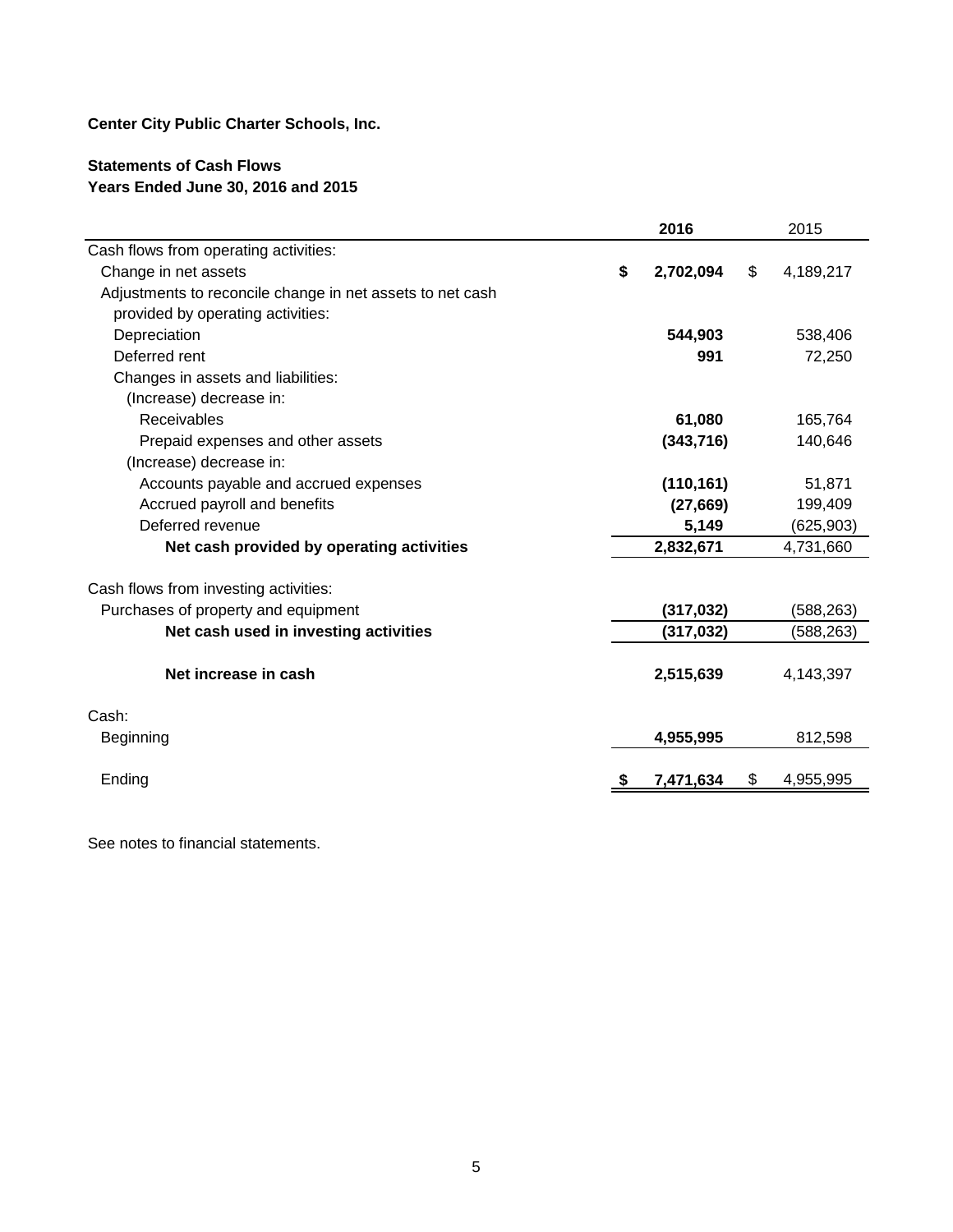#### **Notes to Financial Statements**

## **Note 1. Nature of Activities and Significant Accounting Policies**

**Nature of activities:** On October 11, 2007, Center City Public Charter Schools, Inc. (the School) was organized as a nonprofit corporation under the District of Columbia Nonprofit Corporation Act. The principal activity of the School is to operate a community-based public charter school with multiple campuses. The schools are child- and family-centered and offer a comprehensive liberal arts education. The School's mission is to enable a diverse group of students to meet high expectations, develop creativity, critical thinking and problem-solving skills, achieve a deep understanding of complex subjects and acquire a love of learning along with a strong sense of community and character.

A summary of the School's significant accounting policies follows:

**Basis of accounting:** The accompanying financial statements are presented in accordance with the accrual basis of accounting consistent with accounting principles generally accepted in the United States (GAAP), whereby revenue is recognized when earned and expenses are recognized when incurred.

**Basis of presentation:** The School is required to report information regarding its financial position and activities according to three classes of net assets: unrestricted, temporarily restricted and permanently restricted.

**Unrestricted net assets:** Unrestricted net assets are the net assets that are neither permanently restricted nor temporarily restricted by donor-imposed stipulations.

**Temporarily restricted net assets:** Temporarily restricted net assets result from contributions whose use is limited by donor-imposed stipulations that either expire by passage of time or can be fulfilled and removed by actions of the School pursuant to these stipulations. Net assets may be temporarily restricted for various purposes, such as use in future periods or use for specified purposes. The School had no temporarily restricted net assets as of June 30, 2016 and 2015.

**Permanently restricted net assets:** Permanently restricted net assets result from contributions whose use is limited by donor-imposed stipulations that neither expire by the passage of time nor can be fulfilled or otherwise removed by the School's actions. The School has no permanently restricted net assets as of June 30, 2016 and 2015.

**Charter school agreement:** On August 5, 2008, the School entered into a 15-year charter school agreement with the District of Columbia Public Charter School Board. Under the terms of this agreement, the School will operate a charter school with seven campuses for students of certain ages and in prekindergarten through grade eight, in accordance with the mission established in the School's by-laws. The School currently operates six campuses in the District of Columbia.

**Financial risk:** The School maintains cash in bank deposit accounts, which at times, may exceed federally insured limits. The School has not experienced any losses in such accounts. The School believes it is not exposed to any significant financial risk on cash.

**Receivables:** Receivables are carried at original invoice amount less an estimate made for doubtful receivables based on a review of all outstanding amounts on a monthly basis. Management determines the allowance for doubtful accounts by identifying troubled accounts and using historical experience applied to an aging of accounts. Receivables are written off when deemed uncollectible. Recoveries of receivables previously written off are recorded when received. Management believes that an allowance was not required, based on its evaluation of collectability of receivables, at June 30, 2016 and 2015.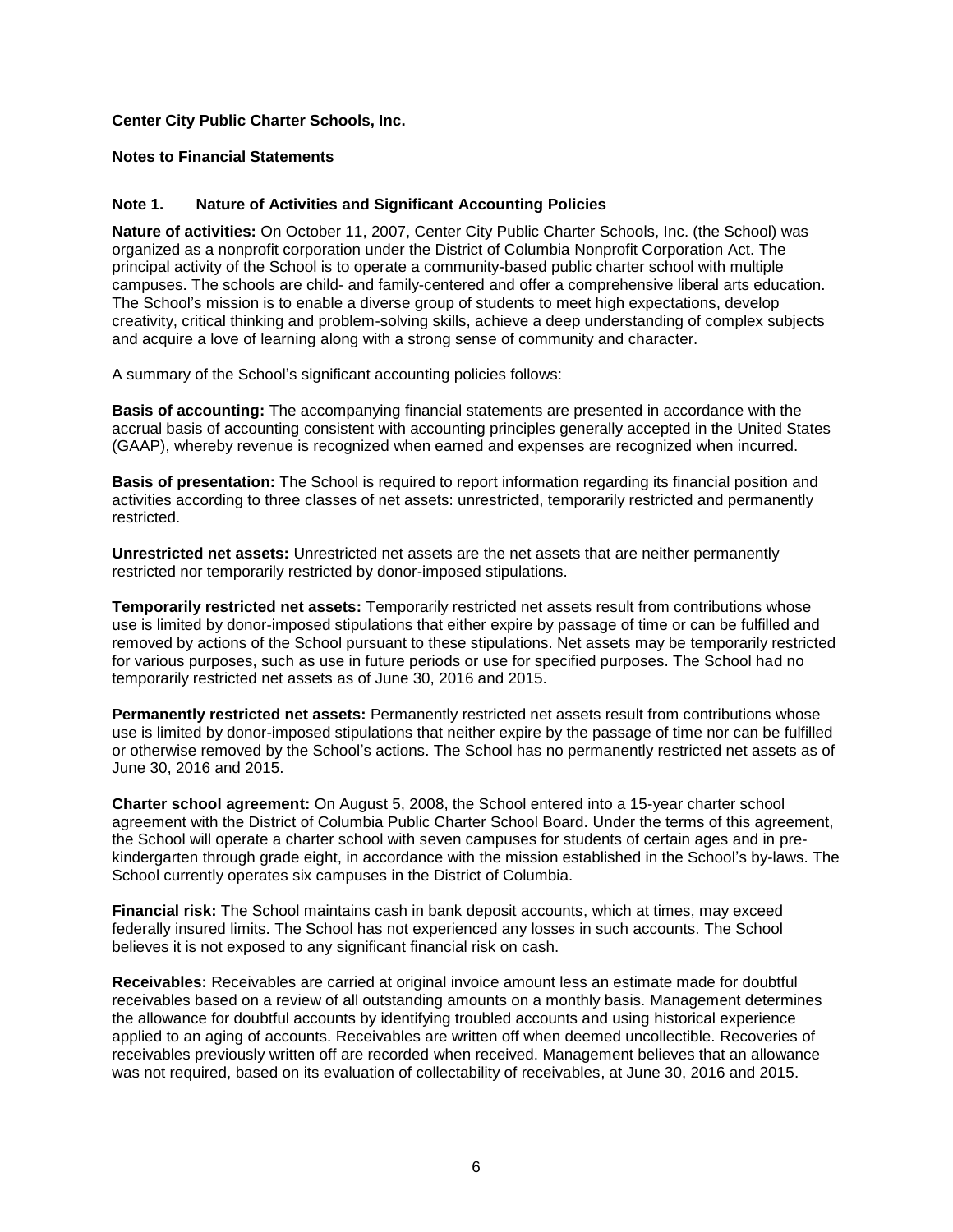#### **Notes to Financial Statements**

## **Note 1. Nature of Activities and Significant Accounting Policies (Continued)**

**Property and equipment:** Property and equipment are recorded at cost and are being depreciated using the straight-line method over the estimated useful life of the related assets, ranging from three to seven years. Normal repairs and maintenance are expensed as incurred. The School capitalizes all property and equipment purchased with a cost of \$1,000 or more.

**Valuation of long-lived assets:** Long-lived assets and certain identifiable intangible assets are reviewed for impairment whenever events or changes in circumstances indicate that the carrying amount of an asset may not be recoverable. Recoverability of the long-lived asset is measured by a comparison of the carrying amount of the asset to future undiscounted net cash flows expected to be generated by the asset. If such assets are considered to be impaired, the impairment to be recognized is measured by the amount by which the carrying amount of the assets exceeds the estimated fair value of the assets. Assets to be disposed of are reportable at the lower of the carrying amount or fair value, less costs to sell.

**Deferred rent:** Rent expense is being recognized on a straight-line basis over the life of the lease. The difference between rent expense recognized and rental payments, as stipulated in the lease, is reflected as deferred rent in the balance sheets.

**Contributions:** Contributions are recognized when the donor makes a written promise to give that is, in substance, unconditional. Contributions that are restricted by the donor are reported as increases in unrestricted net assets if the restrictions expire in the fiscal year in which the contributions are recognized.

**Per-pupil allocations:** The School receives a student allocation from the District of Columbia to cover the cost of academic and facilities expenses. Pupil allocation revenue is recognized in the period when it is earned, which is the school year for which the allocation is made. Unearned pupil allocation collections are recorded as deferred revenue.

**Grants:** The School receives grants from federal agencies and private grantors for various purposes. Receivables related to grant awards are recorded to the extent unreimbursed expenses have been incurred for the purposes specified by an approved grant or award. The School defers grant revenue received under approved awards from grantors to the extent they exceed expenses incurred for the purposes specified under the grant restrictions. These deferred grants, if any, are recorded as refundable advances.

**Functional allocation of expenses:** The costs of providing programs and other activities have been summarized on a functional basis in the statements of activities. Accordingly, certain costs have been allocated among the programs and supporting services benefited. General and administrative expenses include those costs not directly identifiable with any other specific function but that provide for the overall support and administration of the School.

**Recognition of salary expense:** Salary expense is recognized in the year the service is rendered, which coincides with the fiscal year. Salaries unpaid at June 30 are recognized as an expense and accrued.

**Tax status:** The School is a tax-exempt organization under Section 501(c)(3) of the Internal Revenue Code (IRC) and similar tax laws and regulations of the District of Columbia and is not considered to be a private foundation. Under Section 501(c)(3) of the IRC, the School is exempt from federal taxes on income other than unrelated business income. The School did not have any net unrelated business income for the years ended June 30, 2016 and 2015.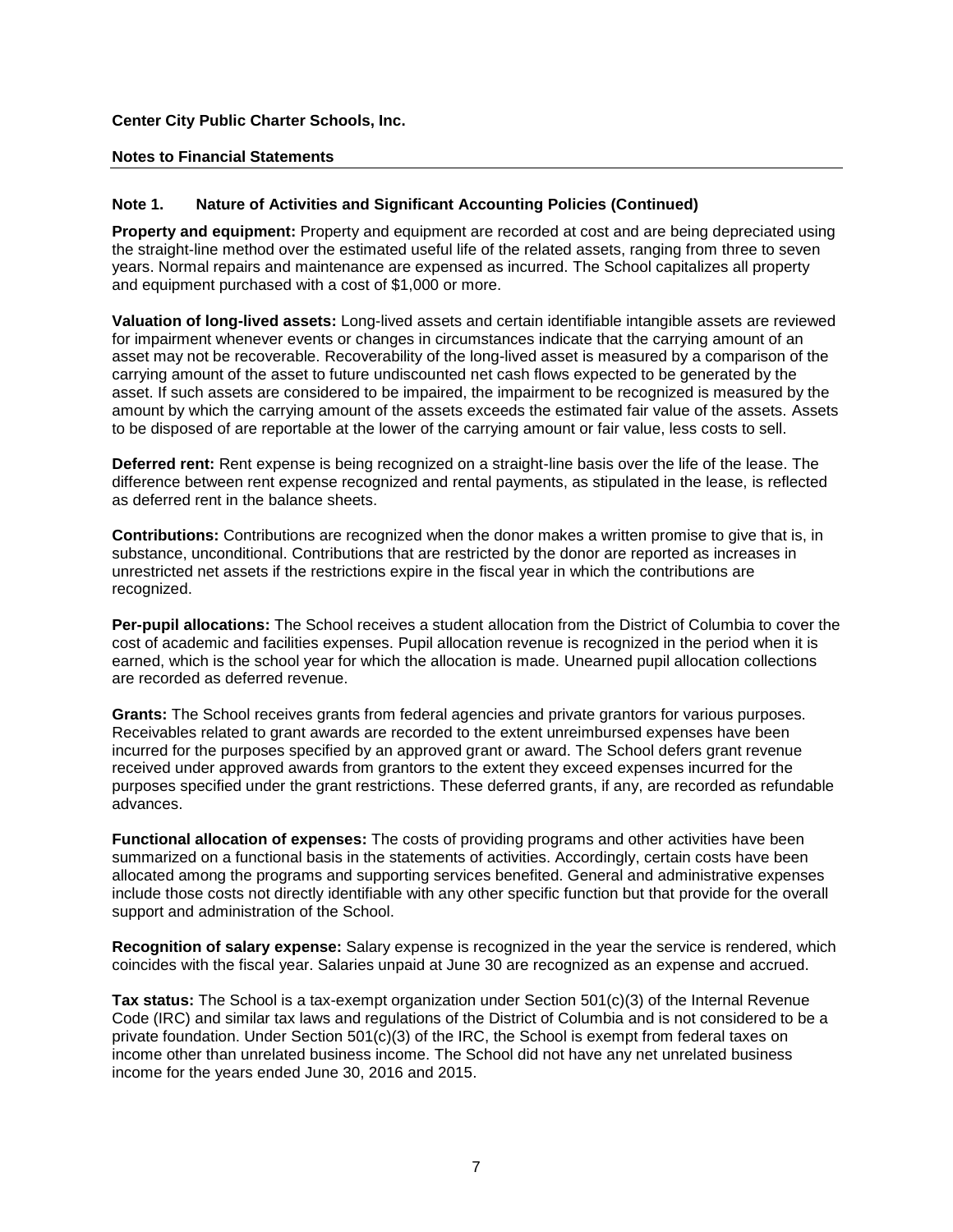#### **Notes to Financial Statements**

## **Note 1. Nature of Activities and Significant Accounting Policies (Continued)**

**Recent accounting pronouncements:** In February 2016, the Financial Accounting Standards Board (FASB) issued Accounting Standards Update (ASU) No. 2016-02, *Leases (Topic 842)*. The guidance in this ASU supersedes the leasing guidance in Topic 840, *Leases*. Under the new guidance, lessees are required to recognize lease assets and lease liabilities on the balance sheet for all leases with terms longer than 12 months. Leases will be classified as either finance or operating, with classification affecting the pattern of expense recognition in the income statement. The new standard is effective for fiscal years beginning after December 15, 2019, including interim periods within those fiscal years. The School is currently evaluating the impact of the pending adoption of the new standard on the financial statements.

In August 2016, the FASB issued ASU No. 2016-14, *Not-for-Profit Entities (Topic 958): Presentation of Financial Statements of Not-for-Profit Entities*. The amendments in this ASU make improvements to the information provided in financial statements and accompanying notes of not-for-profit entities. The amendments set forth the FASB's improvements to net asset classification requirements and the information presented about a not-for-profit entity's liquidity, financial performance and cash flows. The ASU will be effective for fiscal years beginning after December 15, 2017. Earlier applicable is permitted. The changes in this ASU should generally be applied on a retrospective basis in the year that the ASU is first applied. Management is currently evaluating the impact of this ASU on the financial statements.

**Use of estimates:** The preparation of financial statements requires management to make estimates and assumptions that affect the reported amounts of assets and liabilities and disclosure of contingent assets and liabilities at the date of the financial statements, and the reported amounts of revenue and expenses during the reporting period. Actual results could differ from those estimates.

**Subsequent events:** The School evaluated subsequent events through November 18, 2016, which is the date the financial statements were available to be issued.

## **Note 2. Property and Equipment**

Property and equipment as of June 30, 2016 and 2015, and the related depreciation expense for the years ended June 30, 2016 and 2015, are as follows:

|                         |              |     | 2016      |    |              |      |            |    |              |  |
|-------------------------|--------------|-----|-----------|----|--------------|------|------------|----|--------------|--|
|                         | Estimated    |     |           |    | Accumulated  |      |            |    | Depreciation |  |
|                         | Useful Lives |     | Cost      |    | Depreciation |      | <b>Net</b> |    | Expense      |  |
|                         |              |     |           |    |              |      |            |    |              |  |
| Furniture and equipment | 5-7 years    | \$  | 1,944,558 | \$ | 1,206,445    | \$   | 738,113    | \$ | 230,270      |  |
| Leasehold improvements  | 3-5 years    |     | 3,848,706 |    | 2,768,026    |      | 1,080,680  |    | 314,633      |  |
|                         |              | \$. | 5,793,264 | \$ | 3,974,471    | \$   | 1,818,793  | \$ | 544,903      |  |
|                         |              |     |           |    |              | 2015 |            |    |              |  |
|                         | Estimated    |     |           |    | Accumulated  |      |            |    | Depreciation |  |
|                         | Useful Lives |     | Cost      |    | Depreciation |      | <b>Net</b> |    | Expense      |  |
|                         |              |     |           |    |              |      |            |    |              |  |
| Furniture and equipment | $5 - 7$      | \$  | 1,728,494 | \$ | 976,176      | \$   | 752,318    | \$ | 206,592      |  |
| Leasehold improvements  | 3-5 years    |     | 3,747,738 |    | 2,453,392    |      | 1,294,346  |    | 331,814      |  |
|                         |              | \$  | 5,476,232 | \$ | 3,429,568    | \$   | 2,046,664  | \$ | 538,406      |  |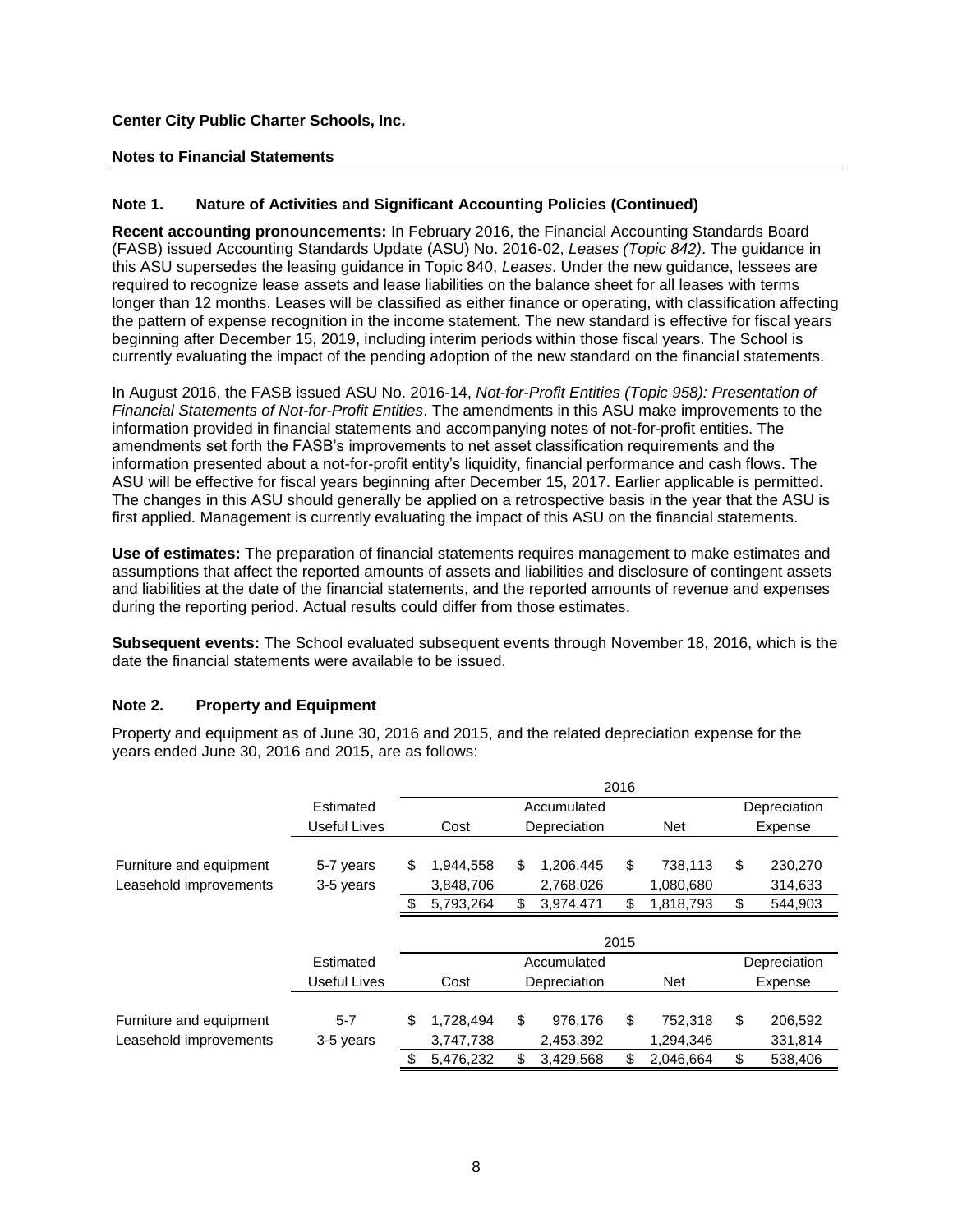### **Notes to Financial Statements**

### **Note 3. Lease Commitments**

On May 19, 2008, the School entered into a five-year lease agreement for its school campus properties. These campus leases expired in July 2013. In September 2013, the School's request to exercise an option for an additional five years on the initial lease agreements for six of the seven school campus properties was accepted by the landlord. These campus leases now expire in July 2018.

The School has a lease agreement for its central office space in Washington D.C. The term of the lease is 62 months which commenced on August 1, 2013, and is due to expire on September 30, 2018. The new agreement provides for a rent escalation rate of 3.5% each year. The lease can be renewed for one additional term of three years at the prevailing market rate. Parking fees are included in rent expense.

Future minimum lease commitments are as follows:

| Years ending June 30: |                 |
|-----------------------|-----------------|
| 2017                  | \$<br>2,479,822 |
| 2018                  | 2,555,482       |
| 2019                  | 262,654         |
|                       | 5,297,958       |

Rent expense under the above leasing arrangements was \$2,439,128 and \$2,430,546 for the years ended June 30, 2016 and 2015, respectively.

#### **Note 4. Other Commitments and Contingencies**

**Federal grants:** The School participates in federally-assisted grant programs, which are subject to financial and compliance audits by the grantors or their representatives. As such, there exists a contingent liability for potential questioned costs that may result from such audits. Management does not anticipate any significant adjustments as a result of such audits.

**Legal claims:** The School is, by nature of its operations, the subject of a variety of legal claims. In the opinion of management, costs, if any, for all known legal claims are believed to be covered by insurance and the amount of any additional liability will not have a material impact on the financial statements.

#### **Note 5. Concentration**

The School receives a substantial portion of its revenue from the District of Columbia and the federal government. If a significant reduction in this revenue should occur, it may have an effect on the School's programs. During the years ended June 30, 2016 and 2015, 97% and 98% of the School's revenue, respectively, was comprised of pre pupil, facility fees and grant funding from the District of Columbia and the federal government. As of June 30, 2016 and 2015, 65% and 79% of the School's receivables, respectively, was related to per-pupil, facility fees and grant funding from the District of Columbia and the federal government.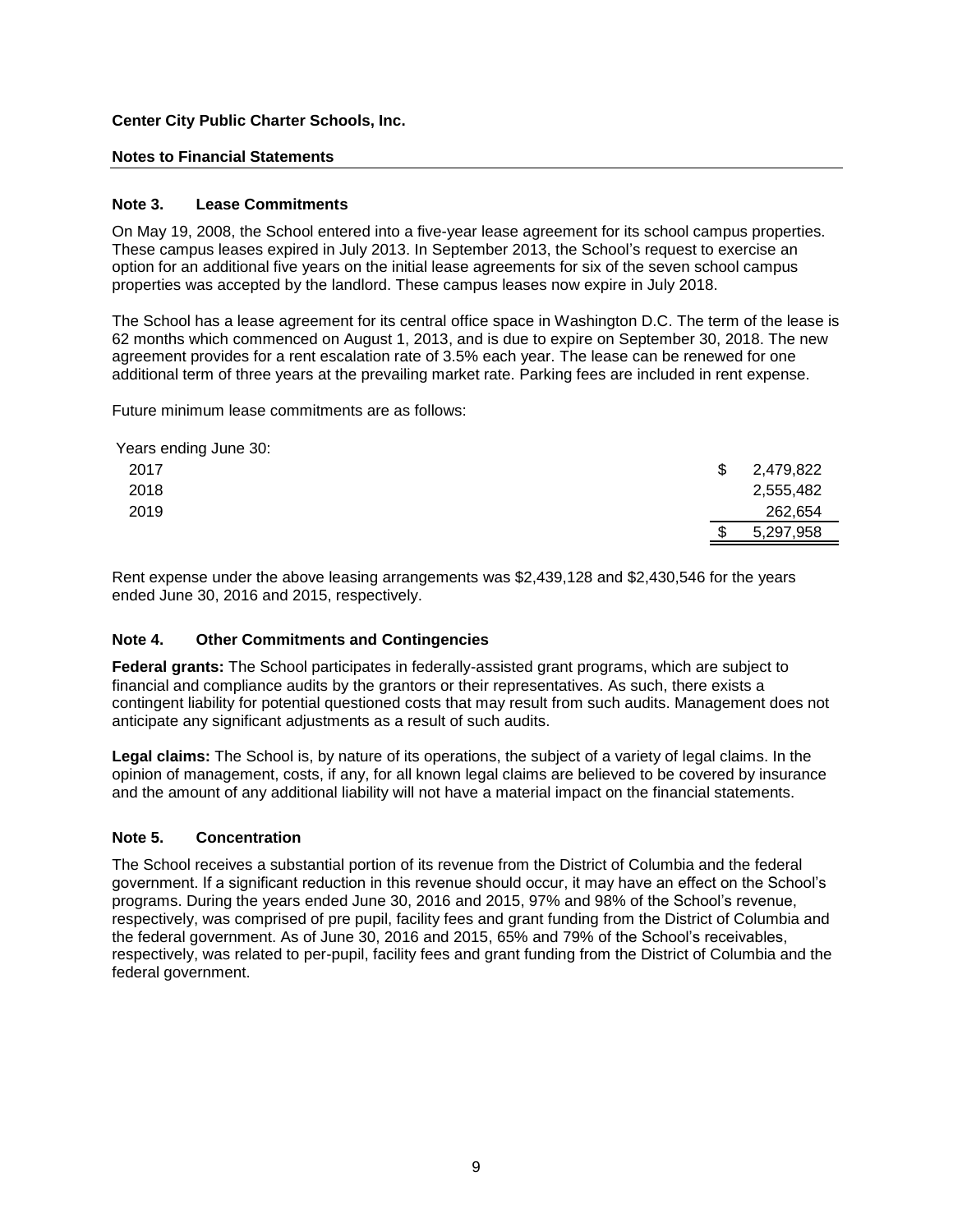### **Notes to Financial Statements**

## **Note 6. Retirement Plan**

The School has a retirement plan that includes a deferral arrangement pursuant to Section 401(k) of the IRC. Substantially all employees are eligible to participate. Under the deferral arrangement, employees may elect to defer up to 100% of their annual compensation, not to exceed IRS-imposed limits. The School matches contributions up to 5% of employees' compensation. The employees' portion of the School's contributions will vest 100% after completion of the first year of employment. The School's matching contribution was \$477,515 and \$473,465 for the years ended June 30, 2016 and 2015, respectively.

## **Note 7. Line of Credit**

The School obtained a \$2,000,000 working line of credit on September 13, 2012, from a financial institution. This line of credit is collateralized by the School's bank deposits. Interest is due monthly at the one-month floating London Interbank Offered Rate plus 310 basis points. Outstanding amounts are due on demand. As of June 30, 2016 and 2015, there was no outstanding balance on the line of credit.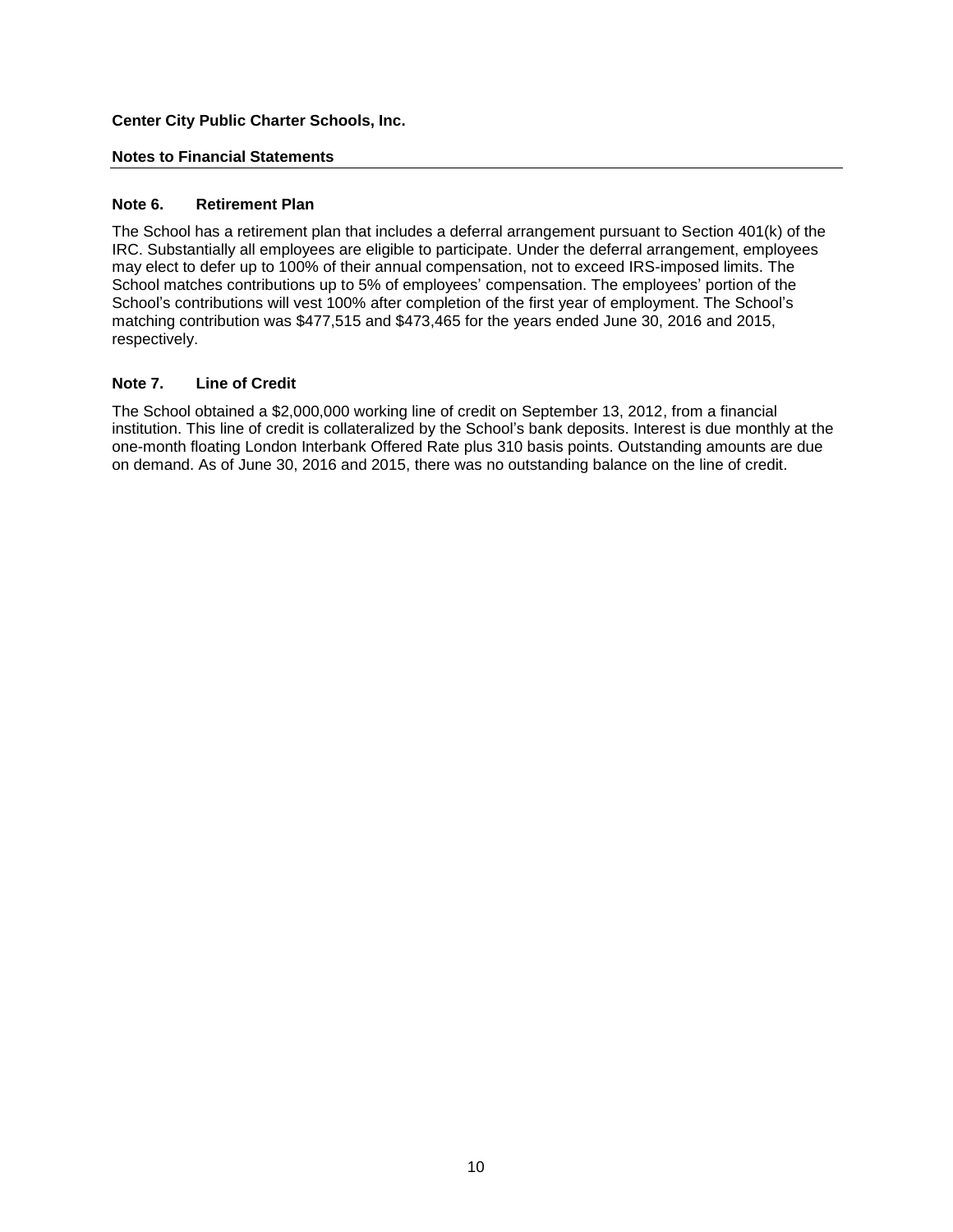

**RSM US LLP** 

#### **Independent Auditor's Report on the Supplementary Information**

To the Board of Directors Center City Public Charter Schools, Inc. Washington, D.C.

We have audited the financial statements of Center City Public Charter Schools, Inc. (the School) as of and for the years ended June 30, 2016 and 2015, and have issued our report thereon which contains an unmodified opinion on those financial statements. See pages 1 and 2. Our audits were conducted for the purpose of forming an opinion on the financial statements as a whole.

The supplementary information is presented for purposes of additional analysis and is not a required part of the financial statements. Such information is the responsibility of management and was derived from and relates directly to the underlying accounting and other records used to prepare the financial statements. The information has been subjected to the auditing procedures applied in the audits of the financial statements and certain additional procedures, including comparing and reconciling such information directly to the underlying accounting and other records used to prepare the financial statements or to the financial statements themselves, and other additional procedures in accordance with auditing standards generally accepted in the United States of America. In our opinion, the information is fairly stated in all material respects in relation to the financial statements as a whole.

RSM US LLP

Washington, D.C. November 18, 2016

THE POWER OF BEING UNDERSTOOD AUDIT | TAX | CONSULTING